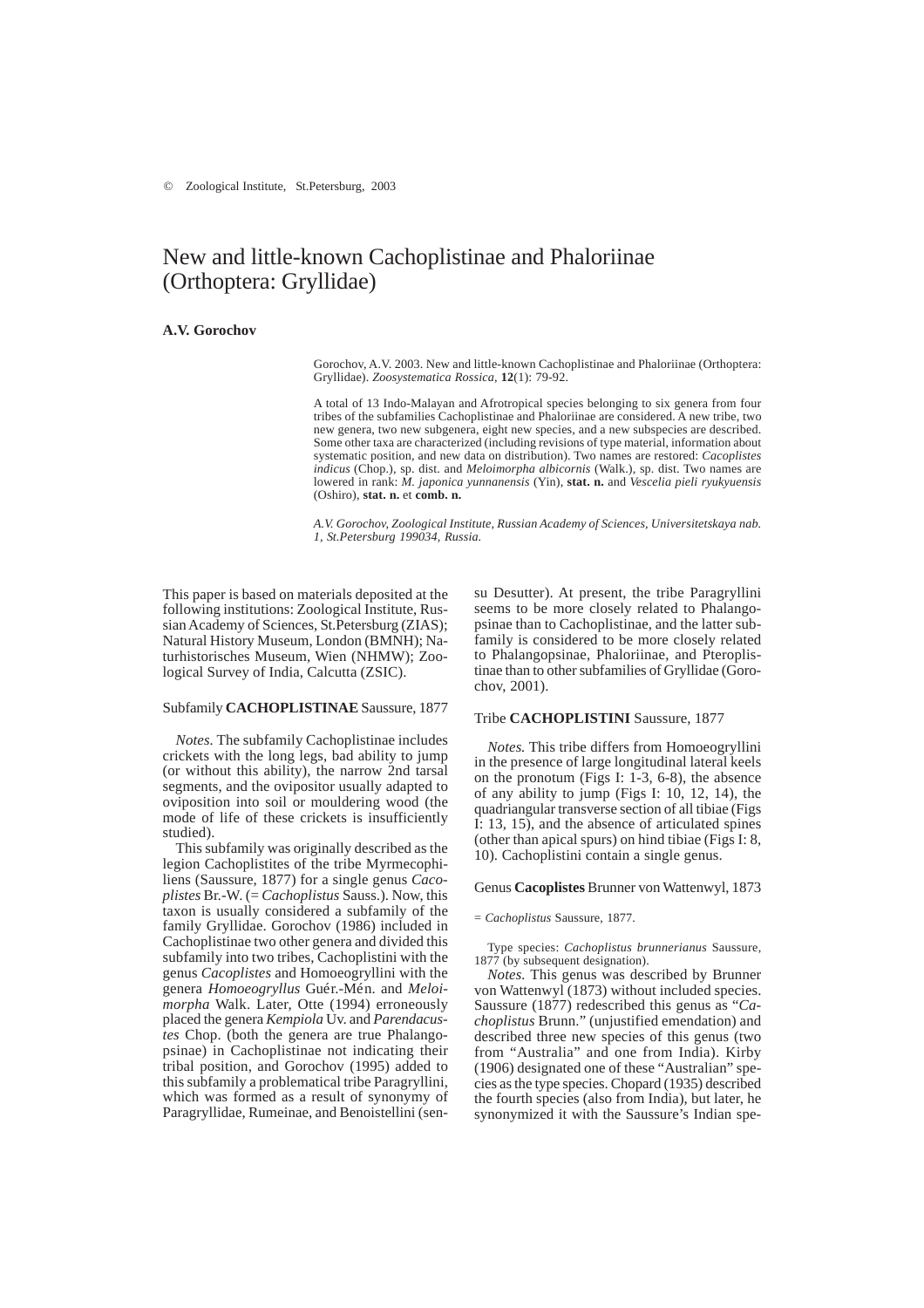cies (Chopard, 1968). Otte & Alexander (1983) decided that both the "Australian" species (the type species and *C. westwoodianus*) were possibly collected outside of Australia. I think that the latter opinion is probably correct, but the synonymy of the two Indian species is erroneous as they are strongly distinguished from each other and must be included in different subgenera.

#### Subgenus **Cacoplistes** s. str.

*Included species*. The nominotypical subgenus possibly includes 3 species: type species, *Cachoplistus indicus* Chopard, 1935, and *Cacoplistes proximus* sp. n.

*Notes.* The type species (*C. brunnerianus*), described from a single female, is probably related to two other species of this subgenus as their pronota are very similar: hind part of the pronotal disc is provided with a pair of large convexities partly visible above longitudinal lateral keels of the pronotum when observed from side (Fig. I: 1; Saussure, 1877: Fig. XXXII, 1a). Alexander (in Otte & Alexander, 1983) has suggested that *C. brunnerianus* is possibly a synonym of *C. indicus*. This hypothesis needs checking using more detailed information.

# **Cacoplistes (Cacoplistes) indicus** (Chopard, 1935), sp. dist.

(Figs I: 1-5; II: 9, 10)

*Holotype*. M, **India**, *Assam*, "Gauhati, Nov. 1919, Fletcher coll.", "Holotype", "*Cachoplistus indicus* Chop. L. Chopard, det. type" (BMNH).

*Description. Male* (holotype). Coloration almost uniformly dark brown, but with reddish brown labrum, mandibles, spots on maxillae, large spot on each lateral lobe of pronotum, a pair of smaller spots on middle part of pronotal disc, brown dorsal part of upper tegmen (excepting darker apical area) and lower parts of thorax and abdomen. Head, pronotum and legs partly covered with very small denticles. Shape of head and pronotum as in Figs I: 1-3; rostrum between antennal cavities slightly narrower than scape; ocelli absent; longitudinal keels between disc and lateral lobes of pronotum well developed, but almost not lamellar. Tegmina with comparatively narrow stridulatory areas, long apical area, and narrow distal half of costal area; their venation as in Figs I: 4, 5; hind wings distinctly shorter than tegmina. Fore tibiae with inner tympanum only; this tympanum open, oval, medium-sized; hind tibiae with two rows of numerous denticles on upper side and two rows of very numerous and short setae; 1st segment of hind tarsi with denticles and setae as on hind tibiae. Apical part of abdomen missing; genitalia damaged (Figs II: 9, 10), but similar to those of *C. proximus* sp. n. (for comparison of genitalia, see description of the latter species).

Female unknown.

Length (mm). Body with wings 32; pronotum 6.8; tegmina 24; hind femora 16.5; hind tibiae 17.5.

### **Cacoplistes (Cacoplistes) proximus** sp. n. (Figs II: 1-8)

*Holotype*. o', **India**, "Nupbo 119 [illegible], W.W. Webb" (BMNH) [identified by Townsend as *C. rogenhoferi*]. Paratype. 9, with same data as in holotype (BMNH).

*Description. Male* (holotype). Very similar to *C. indicus* in general appearance, but differs in following details: size somewhat smaller, head and pronotum almost without reddish brown spots, antennal flagellum lighter (small proximal part dark; part between it and 22th segment light brown; more distal part yellowish, almost whitish), maxillary palpi with light stripe on apical segment, and abdomen darker. Shape of anal and genital plates as in Figs II: 5-7. Genitalia (Figs II: 1-4) distinguished from those of *C. indicus* by following characters: membranous window of epiphallus somewhat narrower, distance between epiphallic apex and posterior edge of this window distinctly smaller (Figs II: 1, 9), posterior edge of upper epiphallic projection near posterior edge of this window almost vertical (in *C. indicus*, oblique and sloping) (Figs II: 3, 10), ectoparameres slightly curved (in *C. indicus*, straight) (Figs II: 3, 10), endoparameral apodemes and hind arms of mold of spermatophore attachment plate distinctly longer (Figs II: 1, 2, 9).

*Female.* Size slightly larger than in male, but slightly smaller than in holotype of *C. indicus.* Coloration almost entirely dark brown. Structure of head, pronotum and legs as in male. Tegmina semisclerotized, extending hardly behind abdominal apex, longer than hind wings; their venation characteristic: longitudinal veins parallel and strongly convex (almost keel-like) excepting apical and narrow costal areas; crossveins between these veins numerous and irregular. Genital plate with almost round hind edge; ovipositor long, with simple apical part (apex of this part missing) probably adapted to oviposition into soil (Fig. II: 8).

Length (mm). Body:  $\sigma$ <sup>27</sup>,  $\varphi$  26; body with wings:  $\sigma$  28,  $\varphi$  27; pronotum:  $\sigma$  6,  $\varphi$  6.3; tegmina:  $\sigma$  20,  $\varphi$  19; hind femora:  $\sigma$  14.5,  $\varphi$  15.5; hind tibiae:  $\sigma$  15,  $\varphi$  16.5.

*Comparison*. The differences from *C. indicus* are listed above. From *C. brunnerianus*, the new species differs in the less spotted coloration of the antennae and in the pronotum distinctly narrowing towards the head (in *C. brunnerianus*, its lateral sides are almost parallel).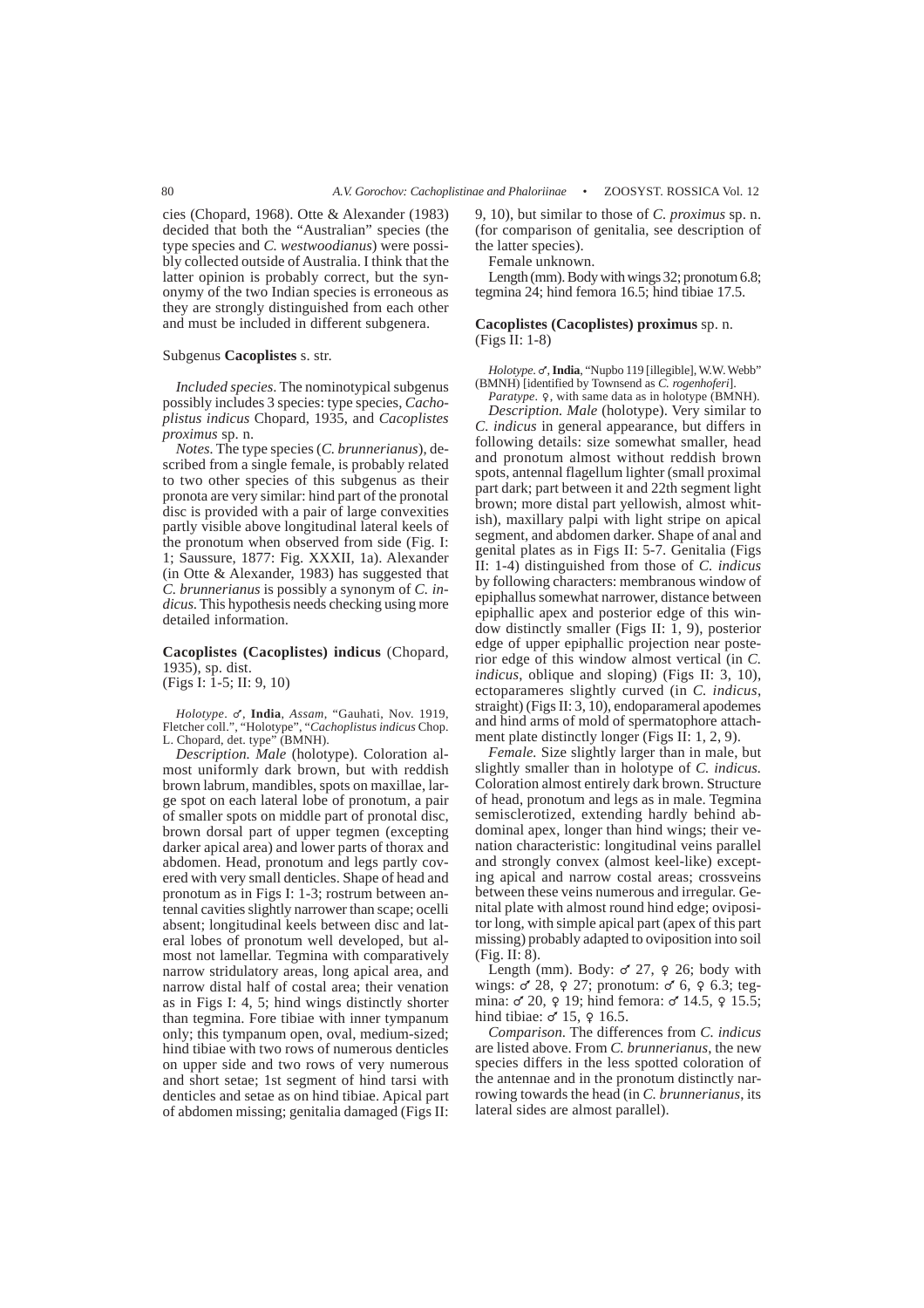

**Figs I (1-15).** *Cacoplistes* Br.-W. and *Meloimorpha* Walk., male. **1-5**, *C. indicus* (Chop.) (holotype); **6-13**, *C. rogenhoferi* (Sauss.) (holotype); **14**, **15**, *M. albicornis* (Walk.). Head with pronotum from side (1, 6), from above (2), and in frontal view (3, 7); dorsal (4) and lateral (5, 9) parts of tegmen; general view (without left antennal flagellum and legs) from side (8); inner side of hind (10) and fore (11) legs (without most of basal and distal parts); transverse section of middle part of hind femur (12, 14) and hind tibia (13, 15), schematically.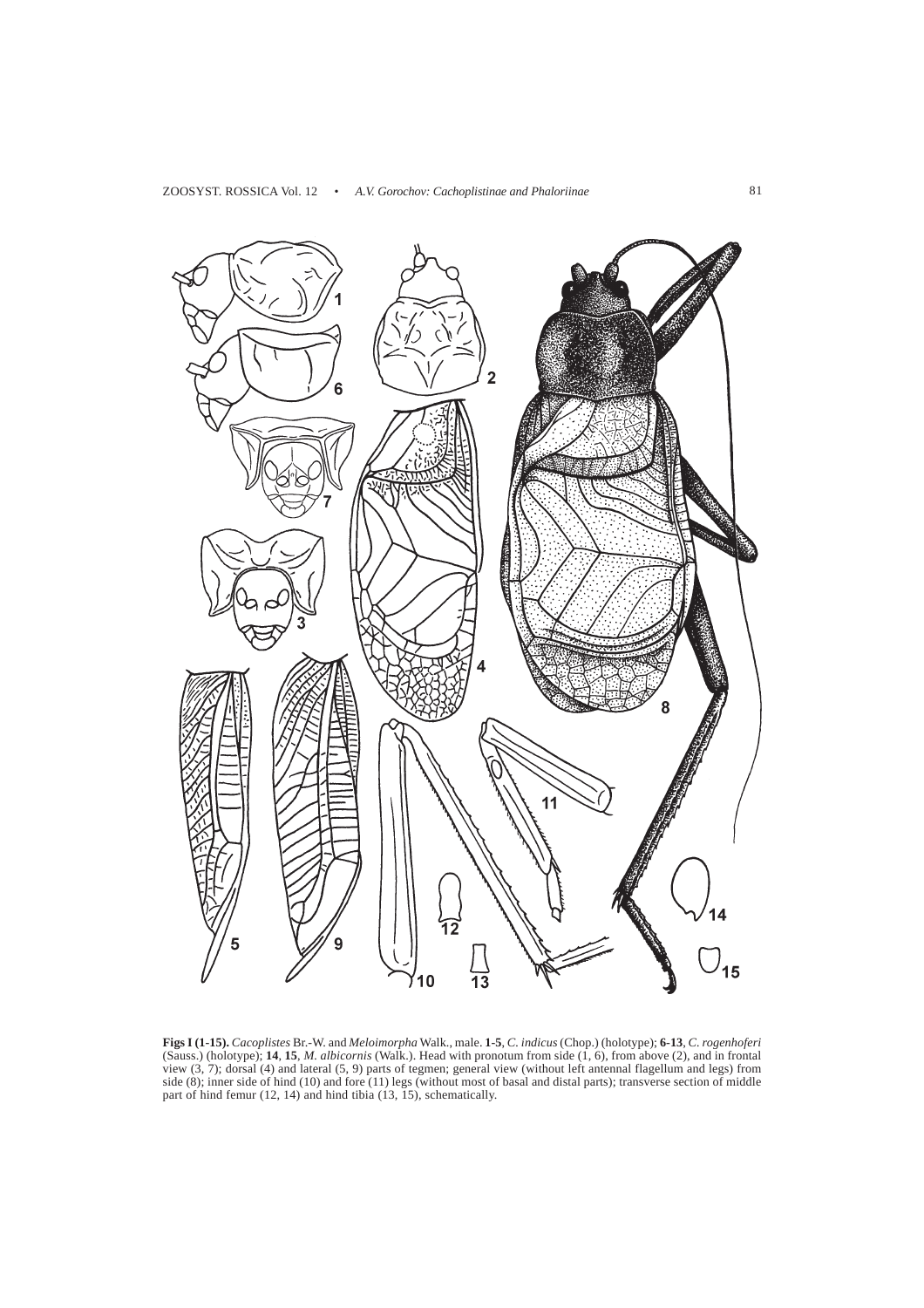

**Figs II (1-14).** *Cacoplistes* Br.-W. **1-8**, *C. proximus* sp. n.; **9**, **10**, *C. indicus* (Chop.) (holotype); **11-14**, *C. rogenhoferi* (Sauss.) (holotype); **15-17**, *C. derelictus* sp. n. (from Bhowmik, 1977: Figs 2, A-C). Male genitalia from above (1, 9, 12, 17), from below  $(2, 13)$ , and from side  $(3, 11)$ ; distal half of left  $(4)$  and right upper  $(16)$  ectoparameres from below; male genital (5, 6, 14) and anal (7) plates from side (5), from below (6, 14), and from above (7); apical part of ovipositor from side (8); distal part of male genitalia from side (10, 15).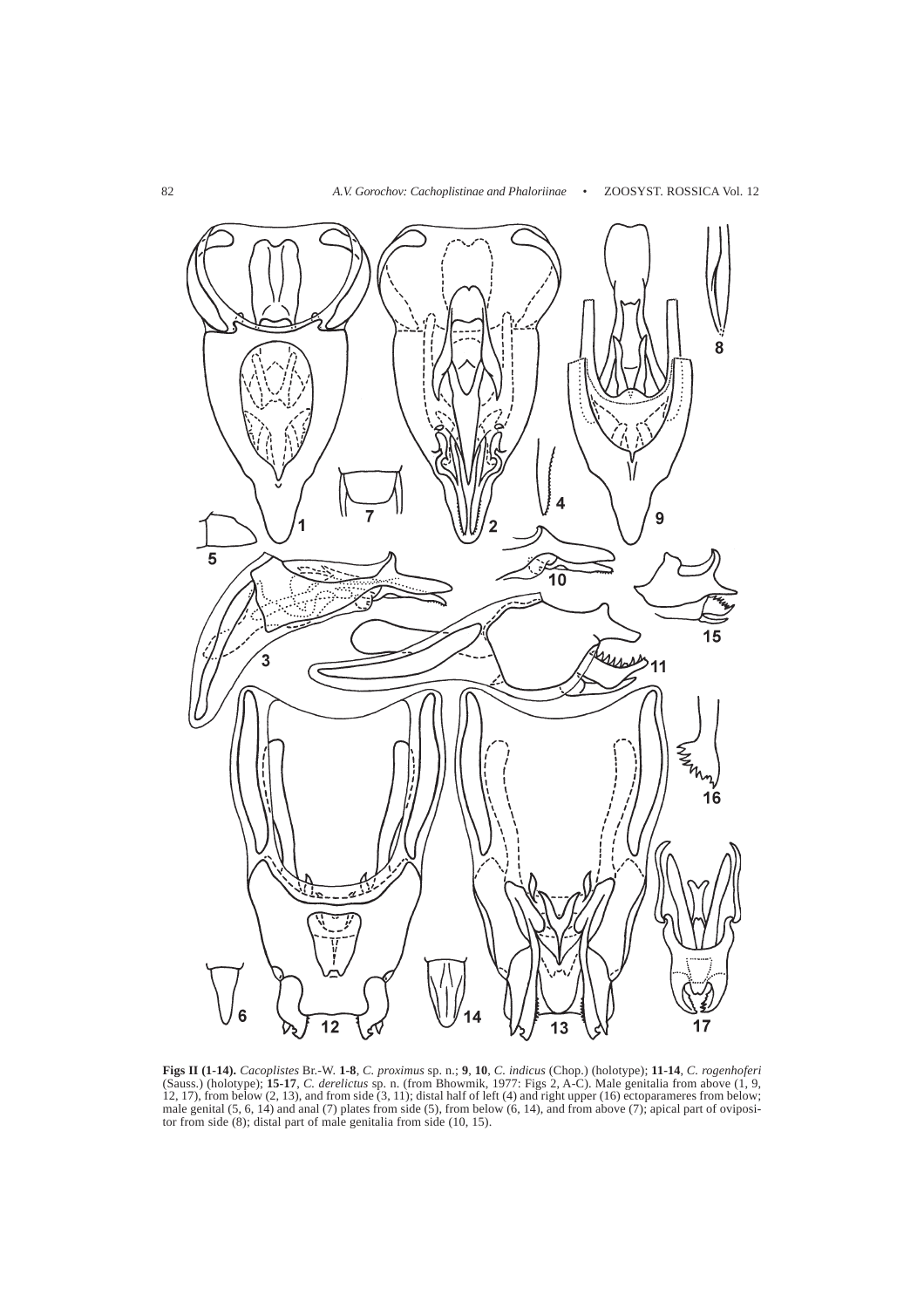Subgenus **Laminogryllus** subgen. n.

Type species: *Cachoplistus rogenhoferi* Saussure, 1877. *Diagnosis.* This subgenus distinguished from nominotypical one by following characters: hind part of pronotal disc with slight convexities not visible from side (Fig. I: 6), longitudinal keels between disc and lateral lobes of pronotum distinctly lamellar (hardly lamellar in *Cacoplistes* s. str.) (Figs I: 3, 7), male tegmina and their stridulatory areas distinctly wider (Figs I: 4, 8), distal half of costal area of these tegmina distinctly wider (Figs I: 5, 9), male genitalia with shorter epiphallus, its window smaller, two pairs of ectoparameres (one pair in *Cacoplistes* s. str.), guiding rod and mold of spermatophore attachment plate distinctly smaller (Figs II: 1-3, 9, 10, 11-13).

*Included species.* Type species, *C. derelictus* sp. n., and, possibly, *Cachoplistus westwoodianus* Saussure, 1877.

# **Cacoplistes (Laminogryllus) rogenhoferi**

(Saussure, 1877) (Figs I: 6-13; II: 11-14)

Holotype. o', India, "Kaschmir", "Hugel 37 Type", "Rogenhoferi Sauss. Kaschmir? o' Type!", "Cachoplistus *rogenhoferi* Sauss." (NHMW).

*Description. Male* (holotype). Coloration almost uniformly dark brown, but with mandibles partly yellowish brown and dorsal part of upper tegmen brown with feebly marked greyish spots. Head and pronotum covered with numerous distinct small tubercles. Shape of head and pronotum as in Figs I: 6-8; rostrum between antennal cavities slightly narrower than scape; lateral ocelli absent; median ocellus distinctly reduced; longitudinal keels between disc and lateral lobes of pronotum rounded from above, but pronotum narrowing towards head less distinctly than in *C. indicus* and *C. proximus.* Tegmina as in Figs I: 8, 9; hind wings much shorter than tegmina. Legs (Figs I: 10, 11) similar to those of *C. indicus* and *C. proximus*. Anal plate missing; genital plate almost as in *C. proximus* (Fig. II: 14); genitalia as in Figs II: 11-13.

Female unknown.

Length (mm). Body 24.3; body with wings 32; pronotum 5.5; tegmina 23; hind femora 13.8; hind tibiae 14.8.

*Comparison. C. rogenhoferi* is clearly distinguished from *C. westwoodianus* by the short hind wings (hind wings of the latter species are longer than tegmina).

## **Cacoplistes (Laminogryllus) derelictus** sp. n. (Figs II: 15-17)

= *Cachoplistus rogenhoferi* sensu Bhowmik, 1977.

*Holotype.*  $\sigma$ , *India, Assam*, "Kaziranga Game Sanctuary", 7.X.1961, R. Katiyar (ZSIC) [identified by Bhowmik as *C. rogenhoferi*].

*Description* [based on data by Bhowmik (1977)]. *Male* (holotype). Similar to *C. rogenhoferi*, but distinguished by structure of genitalia: epiphallus distinctly narrower in profile, with much longer and almost vertical projection near distal edge of epiphallic membranous window (Fig. II: 15), distinctly longer proximal lateral arms, and distinctly narrower hind median lobe (Figs II: 17); upper ectoparameres different in shape and with much larger teeth (Figs II: 15-17); rami with hooked distal part; mold of spermatophore attachment plate well developed, rather long, but distinctly shorter than endoparameral apodemes (Fig. II: 17).

Female unknown.

*Comparison.* The differences from *C. rogenhoferi* are listed above. Apparently, the new species differs from *C. westwoodianus* in the same character as *C. rogenhoferi.*

#### Tribe **HOMOEOGRYLLINI** Gorochov, 1988

*Notes.* The differences between the Homoeogryllini and the Cachoplistini are given above (see notes to Cachoplistini). The tribe Homoeogryllini includes two genera (the African genus *Homoeogryllus* and the Asian genus *Meloimorpha*), which were usually considered to be synonyms (Chopard, 1968), until Gorochov (1986) has shown that they are different genera readily distinguished from each other by the structure of the male genitalia. Later, Otte (1994) mistakenly included the majority of *Meloimorpha* species in *Homoeogryllus* without any explanation.

## Genus **Meloimorpha** Walker, 1870

Type species: *Meloimorpha cincticornis* Walker, 1870. *Included species.* Four species from South-East and East Asia: type species, *Gryllus japonicus* Haan, 1842 (with two subspecies), *Phalangopsis longicornis* Walker, 1869, *Ph. albicornis* Walker, 1869, and *Homoeogryllus indicus* Agarwal & Sinha, 1988.

**Meloimorpha albicornis** (Walker, 1869), sp. dist. (Figs III: 1-7)

*Holotype.*  $\sigma'$ , **India** (north?), "N Ind 55 76", "*Phalangopsis albicornis*", "One of Walker's series so named – Type", "Holotype", "*Phalangopsis albicornis* Walker det. B.C. Townsend, 1975" (BMNH).

*Other material examined.* India: 1  $\sigma$ , Delhi, at light, 10-20.IX.1958, N. Alexandrov (ZIAS).

*Description*. *Male* (holotype). Head light brown with dark brown genae, subgenae, palpi, and a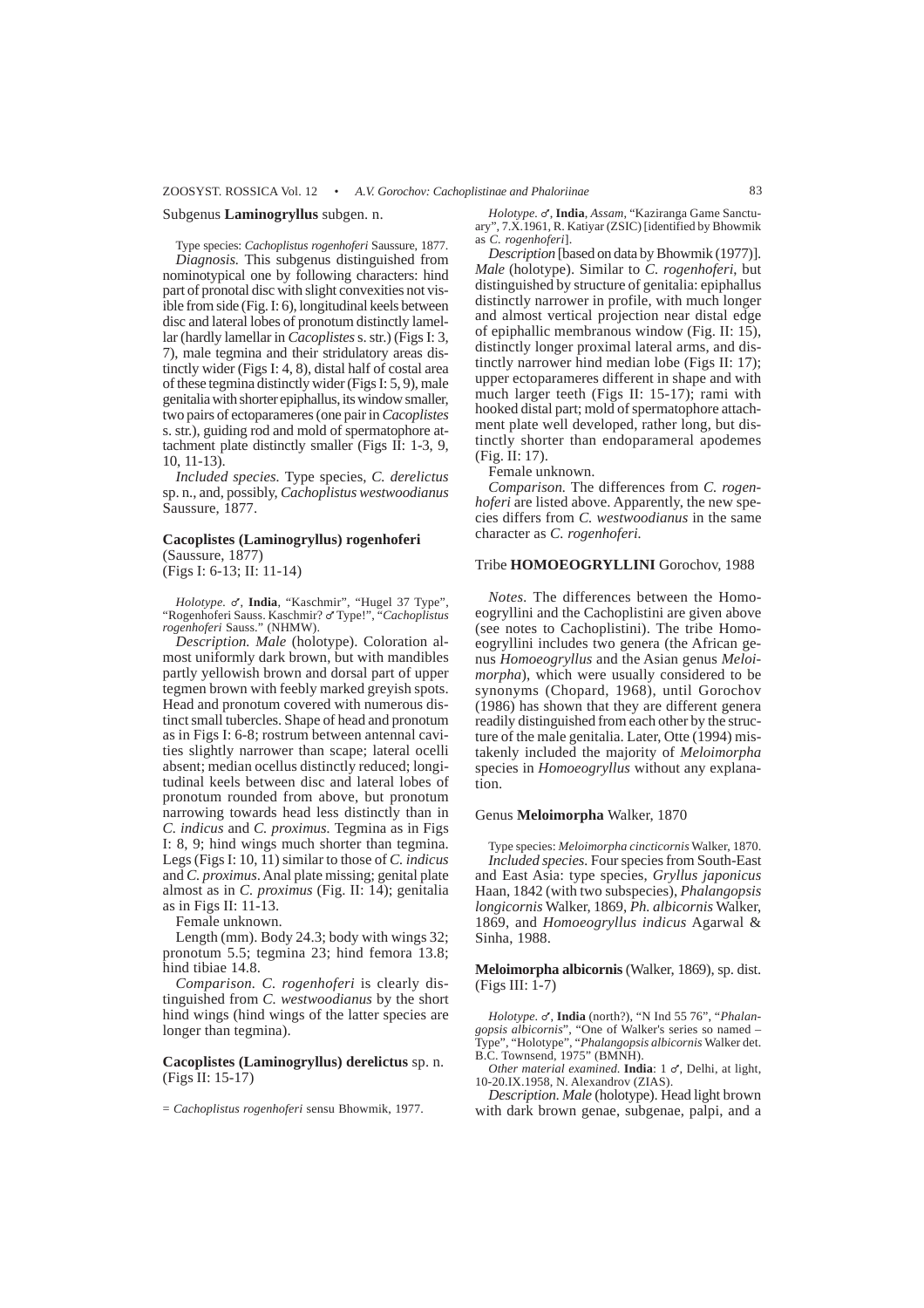pair of large spots behind eyes, brown two proximal antennal segments (remainder of antennae missing) and longitudinal stripes on upper part of head; pronotum dark brown with light brown fore and middle parts of disc; tegmina light brown with greyish tinge (stridulatory areas almost transparent); legs light brown with brown middle part of femora, short basal and somewhat longer distal parts of tibiae, and dark brown distal part of femora; other parts of thorax and abdomen brown. Venation of tegmina as in Fig. III: 1. Fore legs with inner and outer tympana open, oval, medium-sized; hind legs missing. Proximal part of abdomen missing; anal and genital plates as in Figs III: 2-4; genitalia similar to those of *M. japonica*, but distal part of hind lateral lobes of epiphallus semimembranous (membranous in *M. japonica*) and indistinctly separated from their proximal part; other genital structures as in Figs III $\cdot$  5-7.

Variation. Specimen from Delhi with light brown subgenae, indistinct stripes on upper part of head, well-developed small lightish spots on hind part of pronotal disc, brown 1st-2nd antennal segments and proximal half of 3rd antennal segment, yellowish (whitish) remainder of antennae, with hind wings almost transparent and much longer than tegmina, coloration of hind legs as in fore and middle ones, and brown proximal part of abdomen.

Female unknown.

Length (mm). Body 13.5; body with tegmina 19- 20; body with hind wings 23; pronotum 2-2.2; tegmina 16-17; hind femora 11; hind tibiae 12.

*Notes.* Chopard (1968) synonymized this species with *M. japonica*. Later, the name *albicornis* was used for the Indo-Malayan subspecies of *M. japonica* (Gorochov, 1996). The examination of the mentioned holotype shows that *M. albicornis* is a distinct species.

### **Meloimorpha japonica yunnanensis** (Yin, 1998), comb. n. et stat. n.

= *Homoeogryllus yunnanensis* Yin, 1998.

*Material examined.* Vietnam: 2  $\sigma$ , 1 9, 50 km NW of Hanoi, Ba Vi Mt., 19.VIII.1993, A. Baranov (ZIAS).

*Notes.* These specimens were described in detail as *M. japonica albicornis* (Gorochov, 1996: Figs 165-169), but they are clearly distinguished from *M. albicornis* by the distinctly darker coloration, much narrower male tegmina (with less curved oblique veins), and some of genital characters listed above (in the redescription of *M. albicornis*). These specimens probably belong to a species described recently from South China (Yin, 1998). Therefore, it is considered here as the Indo-Malayan subspecies of *M. japonica.*

# Subfamily **PHALORIINAE** Gorochov, 1985

*Notes.* This subfamily is similar to Cachoplistinae, but differs in the ability of its representatives to powerful jumps (plesiomorphy) and the presence of more or less widened lobes on 2nd tarsal segments (autapomorphy of Phaloriinae associated with obligatory or almost obligatory phytophilous mode of life). The subfamily Phaloriinae was originally described as a tribe of Podoscirtinae (Gorochov, 1985). Later, this taxon was considered as a subfamily related to Cachoplistinae, but without division into tribes (Gorochov, 1986, 1995, 1996, 1999, 2001). At present, this subfamily should be divided into two tribes.

# Tribe **SUBTILORIINI** trib. n.

*Diagnosis.* The Subtiloriini distinguished from the Phaloriini by ovipositor more or less similar to that of Cachoplistini: apical part of ovipositor narrow above, with acute apex and without drilling denticles (Figs III:  $8, 9$ ) or with very small ones (this structure of ovipositor possibly adapted to oviposition into soil, mouldering wood, or bark fissures).

*Included genera.* Four genera known only from Africa: *Heterotrypus* Saussure, 1878, *Schizotrypus* Chopard, 1954, *Subtiloria* Gorochov, 1999, and *Kameruloria* gen. n.

#### Genus **Kameruloria** gen. n.

Type species: *Kameruloria primitiva* sp. n. *Diagnosis*. Fore tibia with inner tympanum open, oval, medium-sized; outer tympanum strongly reduced, as a small longitudinal concavity only (in all other Subtiloriini, both tympana well developed and outer tympanum slightly or strongly immersed, sometimes almost slit-like). All tarsi with 2nd segments very weakly widened. Male tegmina with normal stridulatory apparatus (Fig. III: 10); female tegmina developed. Male anal plate simple (Fig. III: 11) (without hook-like spines characteristic of *Subtiloria* and some *Schizotrypus*); male genital plate with comparatively narrow and slightly notched apex (Fig. III: 13) being narrower than in *Subtiloria* and less notched than in *Schizotrypus* (in *Heterotrypus*, apex of genital plate rounded). Male genitalia similar to those in all genera of Subtiloriini in fusion of guiding rod with mold of spermatophore attachment plate (Figs III: 14-16), but new genus strongly distinguished from *Heterotrypus* by much shorter hind epiphallic processes and ectoparameres, from *Schizotrypus* and *Subtiloria* by presence of distinct hind epiphallic processes, and from all other genera of Subtiloriini by simple and widely-rounded apical part of guiding rod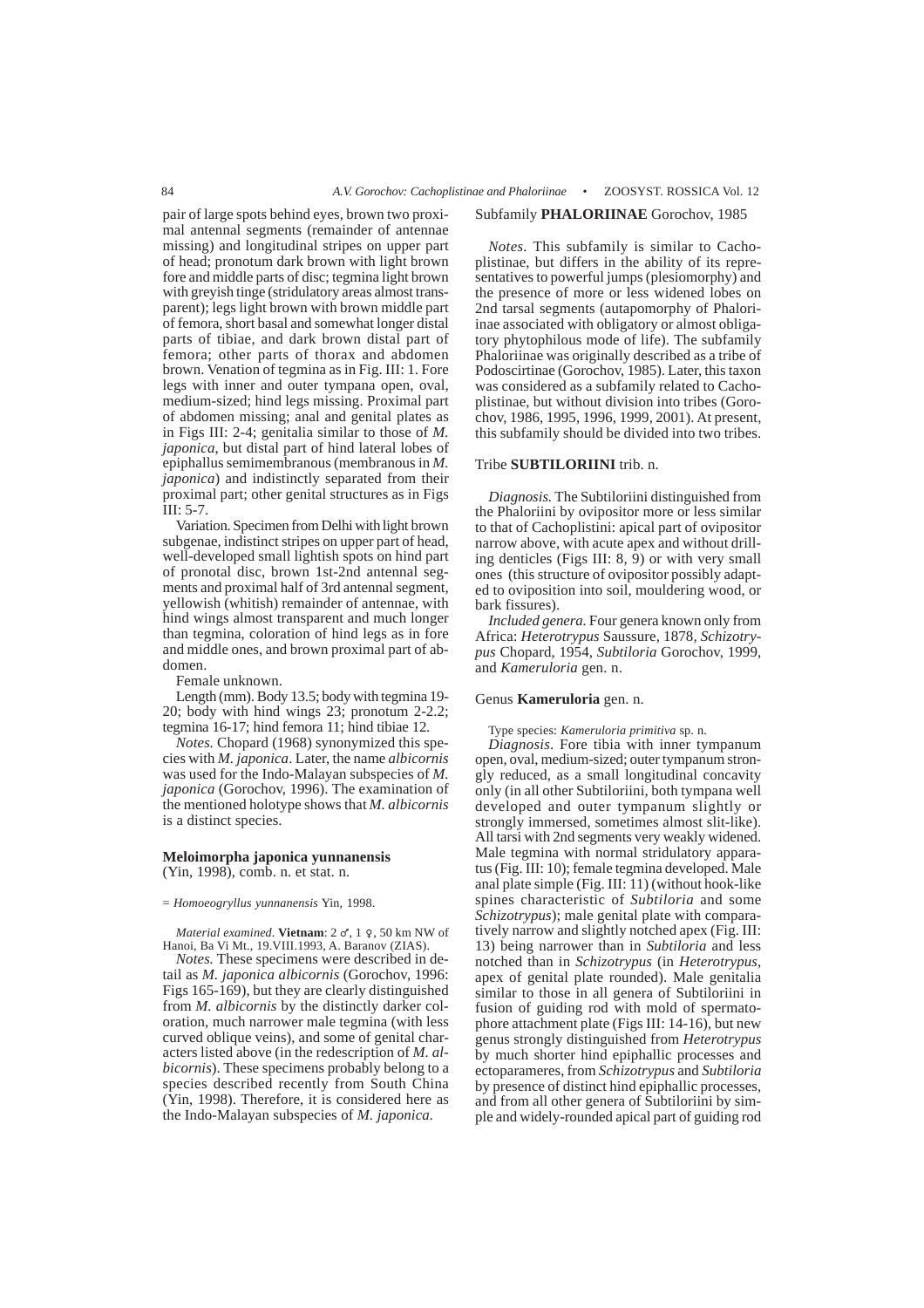as well as wide ribbon between left and right endoparameres. Ovipositor well developed, with apex acute, smooth, and narrow from below (Figs III: 8, 9).

*Included species*. Type species only.

### **Kameruloria primitiva** sp. n. (Figs III: 8-16)

Holotype. &, Cameroon, "Southern Cameroons, Brit. trust. terr., mt. Cameroon, post & telegraph road, 4500 ft., 2.I.1961" (BMNH) [identified by Tinning as *Heterotrypus* sp.].

*Paratypes.* 2  $\sigma$ , 5  $\Omega$ , with same data as in holotype (BMNH, ZIAS).

*Description. Male* (holotype). Head with rostrum (between antennal cavities) hardly narrower than scape; coloration of head spotted (with rather numerous light and dark brown spots and stripes); palpi and antennae light brown. Pronotum distinctly narrowing towards head, dark brown with light brown stripes along lower edges of lateral lobes (these edges dark) and several spots on disc. Legs spotted; hind tibiae with rather short articulated spines and a single small denticle between these spines and tibial base; longest tibial spur much longer than these spines and extending to apex of 1st segment of tarsi; this segment with single lateral row of 4-5 denticles and a pair of spurs (inner spur much longer than outer one). Tegmina slightly protruding behind abdominal apex; dorsal part of tegmina with mirror divided by two crossveins, with very short apical area (Fig. III: 10); lateral part of tegmina with narrow *R-M* area and 16-17 oblique branches of *Sc*; hind wings much shorter than tegmina. Abdomen brown; anal and genital plates as in Figs III: 11-13; genitalia (Figs III: 14-16) with asymmetrical structure consisting of fused guiding rod and mold of spermatophore attachment plate (Fig. III: 15).

Variation. Sometimes, mirror of tegmina with 3 crossveins.

*Female.* Similar to male in general appearance, but with following distinctive features: coloration of head and pronotum slightly lighter and less spotted; tegmina extending to base of 7th abdominal tergite; tegminal apical part widely rounded; tegminal dorsal part with 4 longitudinal veins, 3-4 branches of outer lateral of these veins, and sparse and slightly irregular crossveins; tegminal lateral part with 5-6 longitudinal veins almost parallel to *R*. Genital plate narrowing towards round apex, with a small apical notch; ovipositor slightly curved upwards, with apex as in Figs III: 8, 9.

Length (mm). Body:  $\sigma'$  11-11.5,  $\varphi$  10-12; body with wings,  $\sigma$  12-13; pronotum:  $\sigma$  1.8-2,  $\varphi$  2-2.4; tegmina:  $\sigma$  8.5-9,  $\frac{1}{2}$  5.4-5.8; hind femora:  $\sigma$ 8.8-9.2,  $\varphi$  9-9.5; ovipositor 6.2-6.5.

# Tribe **PHALORIINI** Gorochov, 1985

*Notes*. This tribe differs from the Subtiloriini in the widened apical part of the ovipositor provided with drilling (large or medium-sized) denticles for oviposition into plant tissue (Figs VI: 9, 10). The Phaloriini includes eight genera distributed from the Seychelles to Oceania, with most of taxa occurring in the Indo-Malayan and Australo-Papuan regions (*Phaloria* Stål, 1877; *Vescelia* Stål, 1877; *Tremellia* Stål, 1877; *Pseudotrigonidium* Chopard, 1915; *Strophiola* Uvarov, 1940; *Trellius* Gorochov, 1988; *Ceyloria* Gorochov, 1996; *Sumatloria* gen. n.).

### Genus **Trellius** Gorochov, 1988

Type species: *Heterotrypus vitalisi* Chopard, 1925. *Composition.* This genus includes six subgenera: *Trellius* s. str., *Neotrellius* Gorochov, 1992, *Protrellius* Gorochov, 1996, *Zatrellius* Gorochov, 1999, *Vescelotrellius* Gorochov, 1999; *Diatrellius* subgen. n.

### Subgenus **Protrellius** Gorochov, 1996

*Type species*: *Trellius siveci* Gorochov, 1996.

*Included species.* Ten species from Malacca (type species; *Phaloria helverseni* Heller, 1985; *T. suspectus* Gorochov, 1999; *T. electus* Gorochov, 1999), Java (*Platydactylus buqueti* Audinet-Serville, 1839; *Trellius perbonus* Gorochov, 1999; *T. duplicatus* Gorochov, 1999), Philippines (*T. dulcis* Gorochov, 1996), and Sumatra (*T. aequatorialis* sp. n.; *T. kerinci* sp. n.).

# **Trellius (Protrellius) aequatorialis** sp. n. (Figs IV: 1-3)

*Holotype.* M, **Indonesia**, *prov. West Sumatra*, 20 km E of Sasak, env. of National Park Harau Valley, equator, 600 m, primary forest, on leaves of tree near brook, at night, 24-26.XI.1999, A. Gorochov (ZIAS).

*Paratypes*. 2  $\sigma$ , with same data as in holotype (ZIAS). *Description. Male* (holotype). Coloration light brown with darkish striped pattern on head, slight darkenings on pronotum, spotted legs, almost transparent tegminal lateral parts and dorsal part of lower tegmen, greyish distal part of hind wings, and darkened anal plate. Venation of upper tegmen almost identical to that of *T. buqueti* and *T. duplicatus* (Gorochov, 1996: Fig. 435); hind wings much longer than tegmina. Spines and inner spurs of hind tibiae very long, pubescent; longest spur of these tibiae distinctly longer than 1st segment of hind tarsi. Anal and genital plates typical of this genus; genitalia with hind epiphallic processes strongly widened in middle part (Figs IV: 1, 2) and provided with strong, almost vertical apical hook (Fig. IV: 3).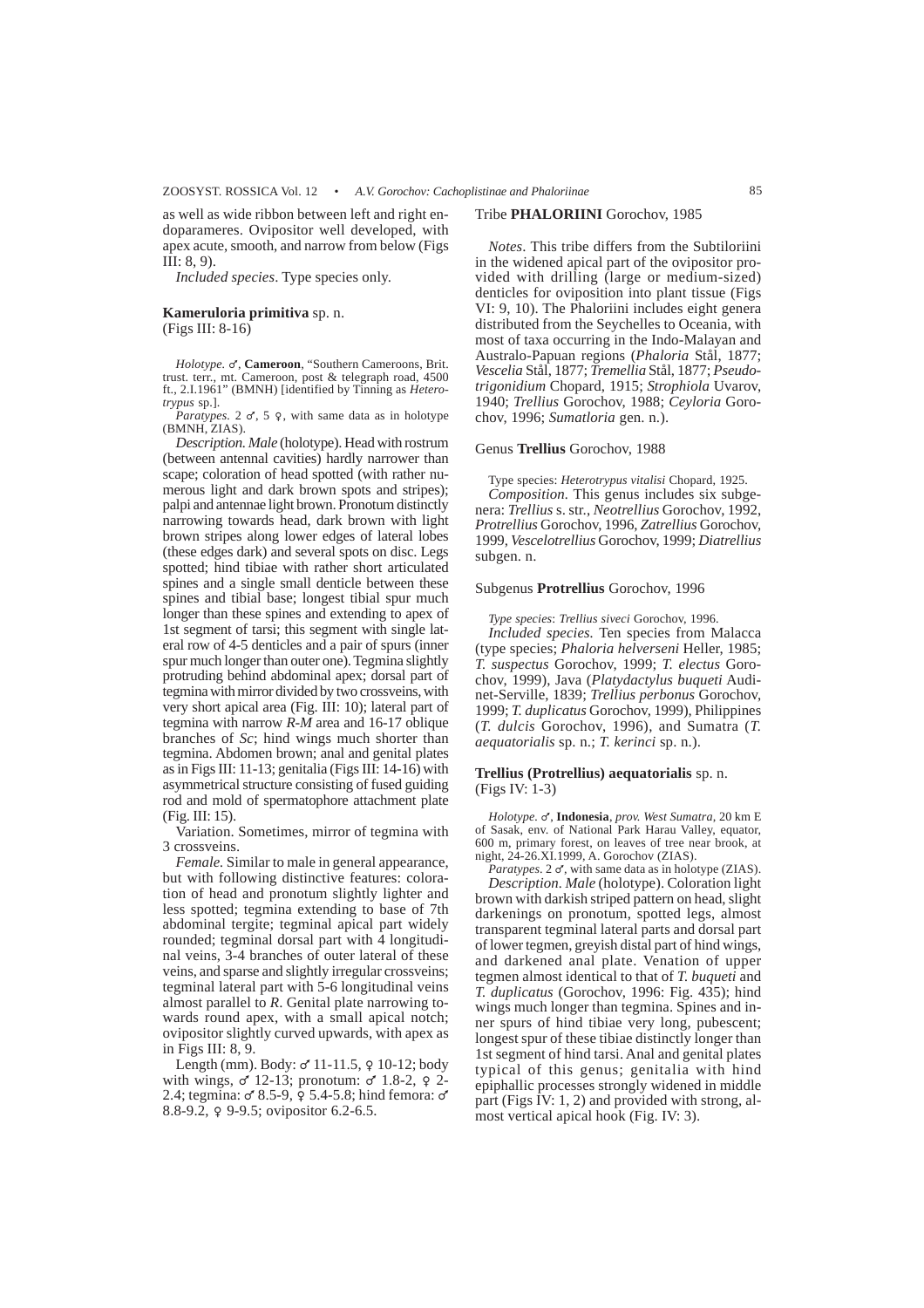

**Figs III (1-16).** *Meloimorpha* Walk. and *Kameruloria* gen. n. **1-7**, *M. albicornis* (Walk.) (holotype); **8-16**, *K. primitiva* sp. n. (10-16, holotype). Dorsal part of male tegmen (1, 10); male abdominal apex (without cerci) from side (2); male anal  $(3, 11)$  and genital  $(4, 12, 13)$  plates from above  $(3, 11)$ , from below  $(4, 13)$ , and from side  $(12)$ ; male genitalia from above  $(5, 14)$ , from below  $(6, 15)$ , and from side  $(7, 16)$ ; apex of ovipositor from below  $(8)$  and from side  $(9)$ .

Variation. In one paratype, coloration slightly darker, greyish brown with almost dark brown stripes and spots.

Female unknown.

Length (mm). Body 15-18; body with wings 28-31; pronotum 3-3.2; tegmina 21-23; hind femora 13-14.

*Comparison*. The new species is clearly distinguished from all known species of this subgenus by the characteristic shape of hind epiphallic processes.

# **Trellius (Protrellius) kerinci** sp. n. (Figs IV: 4-6)

*Holotype*. M, **Indonesia**, *Sumatra*, *prov. Jambi*, 35 km N of Sungaipenuh, National Park Kerinci-Seblat, Kerinci Mt., 1500-2000 m, primary forest, on leaves of tree near brook, at night, 18-22.XI.1999, A. Gorochov (ZIAS).

Paratype. 1 o', with same data as in holotype (ZIAS). *Description*. *Male* (holotype). Very similar to *T. aequatorialis*, but differs in following characters: coloration somewhat darker (upper part of head and pronotum almost entirely dark brown;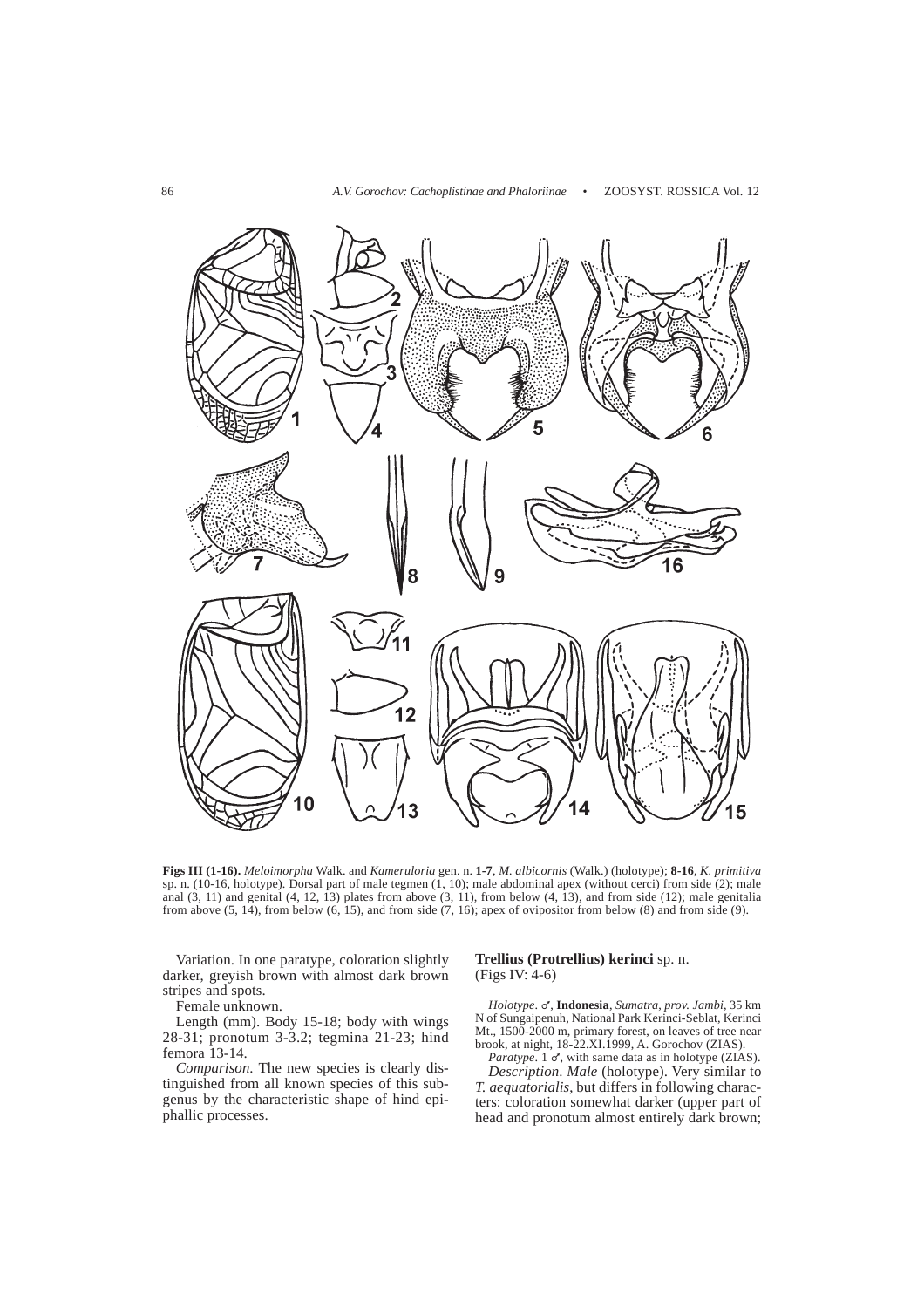

**Figs IV (1-6).** *Trellius* Gor., male. **1-3**, *T. aequatorialis* sp. n. (holotype); **4-6**, *T. kerinci* sp. n. (holotype). Genitalia from above  $(1, 4)$ , from below  $(2, 5)$ , and from side  $(3, 6)$ .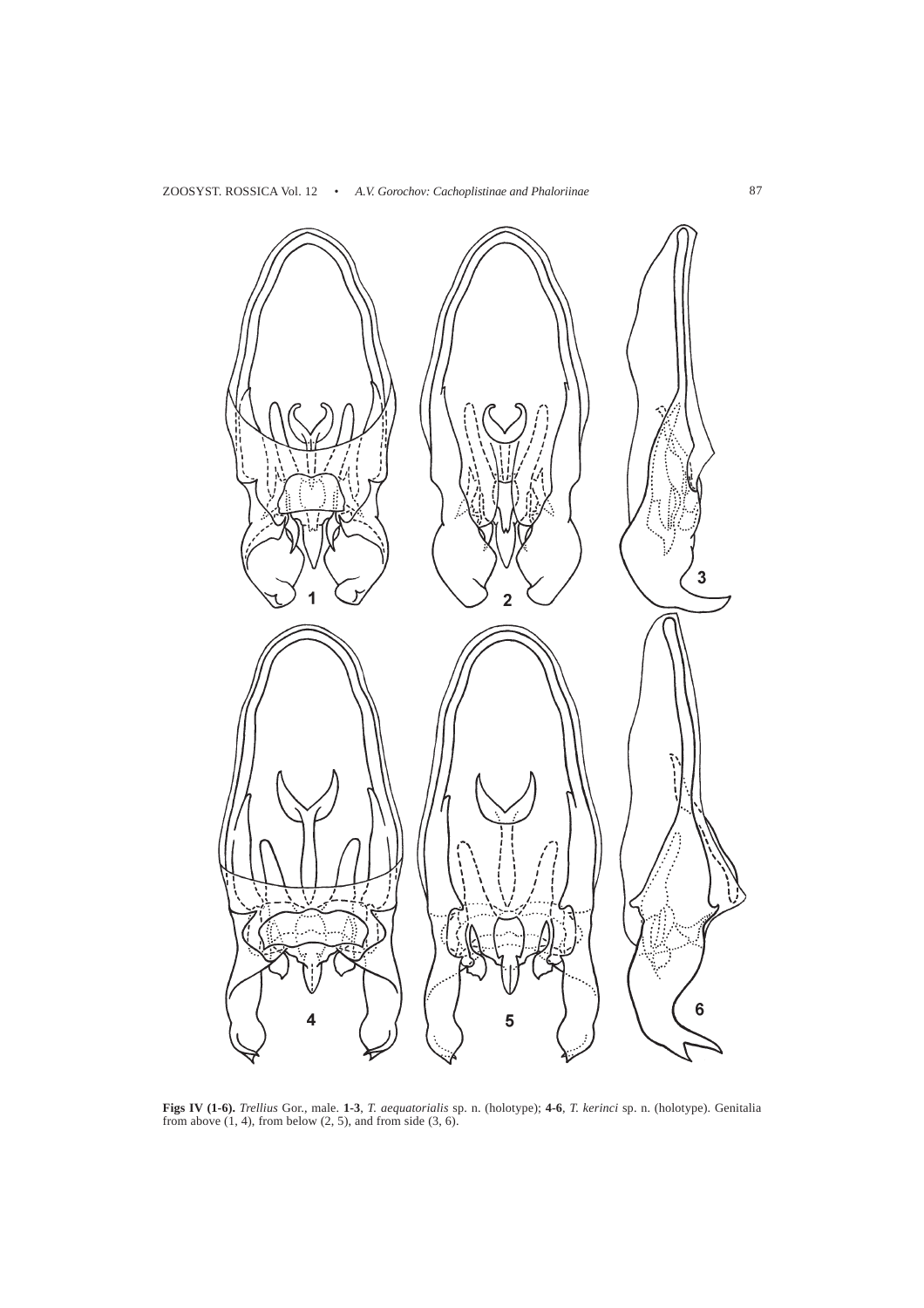other parts of body as in darker specimen of this species, but with yellowish stripe on *R-M* area of tegmina); tegmina with slightly shorter apical area [more or less as in *T. perbonus* (see Gorochov, 1999: Fig. 133)]; hind wings shorter (slightly longer than tegmina); genitalia with hind epiphallic processes distinctly narrower and clearly bifurcated at apex, median epiphallic sclerite distinctly wider, ectoparameres wider and less hooked, endoparameral apodemes shorter, and apodeme of mold of spermatophore attachment plate longer (Figs IV: 4-6).

Variation. Paratype without any yellowish stripe on tegmina.

Female unknown.

Length (mm). Body 14-17; body with wings 26-27; pronotum 3.1-3.2; tegmina 20-21; hind femora 13.5-14.

*Comparison*. The differences between *T. kerinci* and *T. aequatorialis* are listed above. From all other species of this subgenus, *T. kerinci* differs in the hind epiphallic processes clearly bifurcated at the apex.

### Subgenus **Diatrellius** subgen. n.

*Type species*: *Trellius abbreviatus* sp. n.

*Diagnosis*. This subgenus distinguished from all other subgenera of *Trellius* by very short hind epiphallic processes covered with numerous small denticles near apex (Figs V: 1, 3). Additionally, it differs from *Trellius* s. str. and *Neotrellius* in the rather large guiding rod, from *Protrellius*, *Zatrellius* and *Vescelotrellius* in the strongly reduced (possibly, absent) ectoparameres, and from two latter subgenera in the much shorter guiding rod (Figs V: 1-3).

*Included species.* Type species only.

### **Trellius (Diatrellius) abbreviatus** sp. n. (Figs V: 1-3; VI: 1-4)

*Holotype*.  $\sigma'$ , **Thailand**, *prov. Nakhon Ratchasima*, env. of National Park Khao Yai, 500-1000 m, primary forest, on leaf of bush, at night, 26.X-4.XI.2000 (collected as nymph, imago reared I.2001), A. Gorochov & L. Anisyutkin (ZIAS).

*Paratypes*.  $7 \circ 7$ ,  $4 \circ 7$ , with same data as in holotype (all collected as nymphs, imagines reared I-III.2001) (ZIAS).

*Description*. *Male* (holotype). Size somewhat smaller than in all other congeners. Head brown with dark brown eyes and dorsal part of rostrum, light brown (almost yellowish) ocelli, mouthparts, palpi, antennae, antennal cavities, rings around them, narrow median stripe from rostral apex to clypeus, large spots under and behind eyes; pronotum almost uniformly dark brown; tegmina with rather light, greyish brown lateral parts and dorsal part of upper tegmen; distal parts of hind wings darkened, brownish grey; legs distinctly spotted; remainder of thorax and abdomen light brown with darkish anal plate. Rostrum between antennal cavities hardly wider than scape; ocelli small and round. Tegmina distinctly smaller than in all other congeners, with comparatively short apical area and venation as in Fig. VI: 1; hind wings hardly protruding behind tegmina. Inner and outer tympana of fore legs oval, medium-sized (almost equal); hind tibiae with rather short articulated spines (longest of them much shorter than longest of hind tibial spurs). Anal and genital plates similar to those of *Protrellius* (Figs VI: 2-4); genitalia as in Figs V: 1-3.

Variation. Sometimes coloration slightly lighter with almost indistinct light brown spots on pronotal disc and with light anal plate.

*Female*. Similar to male in general appearance, but tegmina distinctly shorter, extending slightly behind abdominal apex and with rather regular venation of dorsal part (9-10 more or less oblique, almost parallel longitudinal veins and rather sparse crossveins); hind wing distinctly protruding behind tegmina. Ovipositor comparatively short, much shorter than hind femora, with drilling apex typical of this genus.

Length (mm). Body:  $\sigma$  15-17,  $\varphi$  14-15.5; body with wings:  $\sigma$  18-21,  $\varphi$  18.5-20; pronotum:  $\sigma$ 2.9-3.2,  $\varphi$  3-3.2; tegmina: of 14-15,  $\varphi$  12.5-13.5; hind femora:  $\sigma$  11.5-13,  $\varphi$  11.5-12.5; ovipositor 6-6.5.

#### Subgenus **Zatrellius** Gorochov, 1992

*Type species*: *Trellius communis* Gorochov, 1992. *Included species.* Type species (Indochina: from Central Malacca to Western Cambodia) and *T. andamanensis* sp. n.

### **Trellius (Zatrellius) andamanensis** sp. n. (Fig. V: 4)

### = *Heterotrypus pictus* sensu Bhowmik, 1969.

*Holotype.*  $\sigma'$ , *India, Andaman Is.*, "South Andaman, Mt. Harrier Range, Mannarghat (Alt. 80 ft., Lat. 11.44, Long. 92.44)", 26.III.1964, B. Lamba (ZSIC) [identified by Bhowmik as *H. pictus* Chop. known only from Borneo and belonging to the genus *Vescelia*].

*Paratype*. 1  $\sigma'$ , with same data as in holotype (ZSIC). *Description* [based on data by Bhowmik (1969)]. *Male* (holotype). Similar to *T. communis* (see description in Gorochov, 1999), but clearly distinguished from this species by shape of genital plate and structure of genitalia: genital plate with almost angular apex (in *T. communis*, apex of this plate clearly rounded); guiding rod with paired distal processes distinctly shorter, extending to middle part of widened distal lateral lobes of epiphallus (in *T. communis*, these processes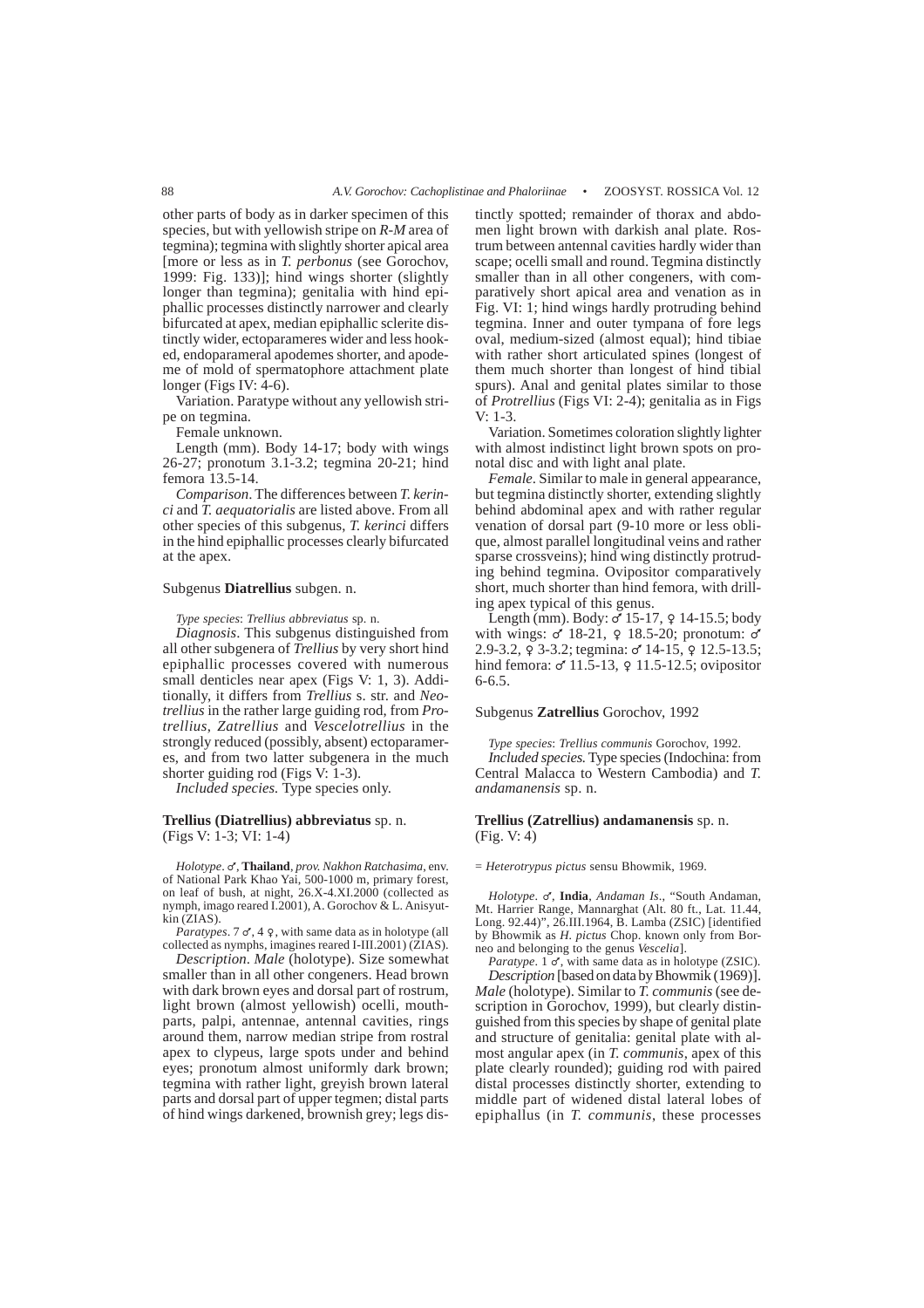

**Figs V (1-9).** *Trellius* Gor. and *Sumatloria* gen. n., male. **1-3**, *T. abbreviatus* sp. n. (holotype); **4**, *T. andamanensis* sp. n. (Bhowmik, 1969: Fig. 17); **5**, **6**, *T. communis* Gor. (holotype); **7-9**, *S. minima* sp. n. Genitalia from above (1, 4, 5, 7), from below  $(2, 8)$ , and from side  $(3, 9)$ ; genitalia without proximal part, from below  $(6)$ .

extending to distal part of mentioned lobes of epiphallus); distal parts of above-mentioned processes of guiding rod slightly widened and supplied with rather strong denticles (in *T. communis*, these parts very narrow and with smaller

denticles); mold of spermatophore attachment plate distinctly shorter, and shape of ectoparameres somewhat different from that of *T. communis* (Figs V: 4-6).

Female unknown.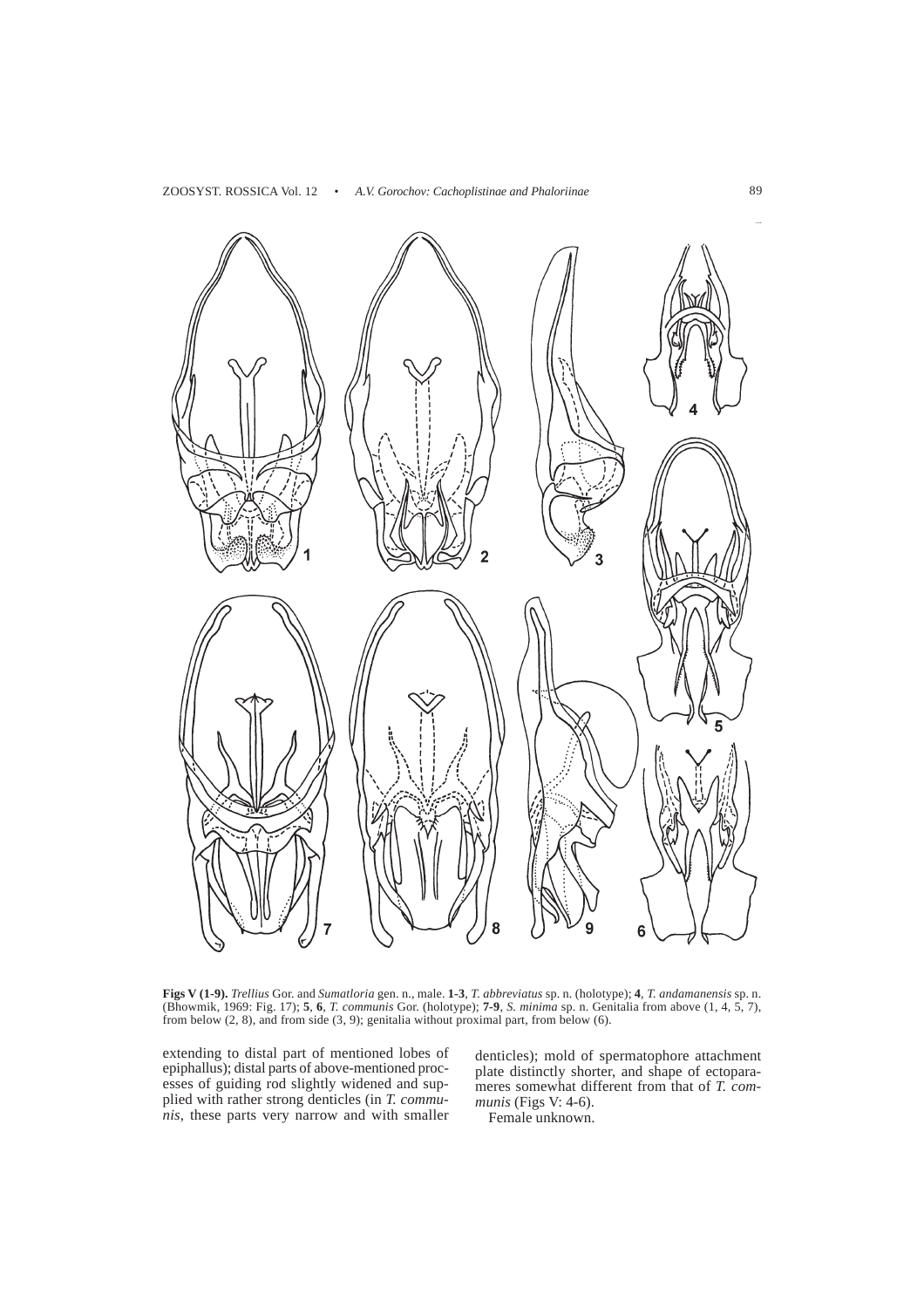*Comparison*. The differences between *T. andamanensis* and *T. communis* are given above.

# Genus **Sumatloria** gen. n.

*Type species*: *Sumatloria minima* sp. n.

*Diagnosis*. Tympanal organ with outer and inner tympana open, oval, not large. Male genitalia distinguished from those in other genera of Phaloriini by following characters: from *Phaloria* and *Strophiola*, by ectoparameres fused with each other; from *Vescelia* and *Pseudotrigonidium*, by presence of two pairs of long hind processes of epiphallus; from *Trellius* and *Ceyloria*, by epiphallus not divided into two or larger number of isolated sclerites; from *Phaloria* and *Ceyloria*, by ectoparameres long, narrow and articulated; from *Vescelia* and *Strophiola*, by epiphallus partly membranous and large apodeme of mold of spermatophore attachment plate; from *Pseudotrigonidium*, by wide guiding rod; from *Trellius*, by medial hind processes of epiphallus distinctly longer (Figs  $\hat{V}$ : 7-9). From *Tremellia*, new genus differs in apical part of ovipositor more widened and supplied with not numerous, large teeth (Fig.  $VI: 9, 10$ .

*Included species.* Type species and, possibly, *Heterotrypus testaceus* Chopard, 1925 (from an island near northern Sumatra).

**Sumatloria minima** sp. n. (Figs V: 7-9; VI: 5-10)

*Holotype*. M, **Indonesia**, *Sumatra, prov. Jambi*, 35 km N of Sungaipenuh, env. of National Park Kerinci-Seblat, Kerinci Mt., 1500-2000 m, primary forest, on large leaf near brook, at night, 18-22.XI.1999, A. Gorochov (ZIAS). Paratype. 9, with same data as in holotype (ZIAS) [damaged during ecdysis to imago].

*Description. Male* (holotype). Size small. Head with narrow rostrum (scape 1.5 times as wide as rostrum between antennal cavities); its coloration yellowish with dark brown pattern: four longitudinal stripes on vertex (fused with each other near antennal cavities and rostral apex, embracing brownish ocelli; each of medial stripes including a small yellowish spot), a pair of vertical lines from rostral apex to clypeus, a pair of narrow and almost vertical stripes under medial edges of eyes, a large spot behind eyes and small spots on genae. Pronotum slightly narrowing towards head, dark brown with yellowish spots on disc and longitudinal stripe near the middle of lateral lobes. Tegmina rather small, extending slightly posterior to abdominal apex, with short apical area and single crossvein in mirror (Fig. VI: 5); coloration of tegmina yellowish, with not numerous slight brownish spots and several dark brown veins near anal edge of tegmina; hind wings shorter than tegmina. Legs spotted; outer tympana somewhat smaller than inner one; spines of hind tibiae comparatively short, much shorter than longest of hind tibial spurs. Ventral part of thorax brown; remainder of thorax yellowish. Abdomen yellowish with feebly marked darkenings; anal plate simple (Fig. VI: 6); genital plate elongate, with distal median concavity on ventral surface and with apical part narrowly rounded and curved upwards (Figs VI: 7, 8); genitalia (Figs V: 7-9) rather similar to those of *S.*? *testacea*, but hind medial processes of epiphallus straight and longer, guiding rod distinctly wider, and apical part of ectoparameres somewhat narrower.

*Female*. Similar to male in general appearance, but dark areas of body slightly larger and wings noticeably shorter. Tegmina with three longitudinal veins in dorsal part (lateral vein with 2-3 rather short branches in apical area) and sparse irregular crossveins. Proximal part of abdomen missing; genital plate narrowing towards apex, with a small apical notch; ovipositor rather long, with apical part as in Figs VI: 9, 10.

Length (mm). Body:  $\sigma'$  9.3; body with wings:  $\sigma'$ 9.5,  $\varphi$  8; pronotum:  $\sigma$  1.7,  $\varphi$  1.8; tegmina:  $\sigma$  6.4,  $9.5.4$ ; hind femora:  $\sigma$  9.2,  $9.5$ ; ovipositor 5.

*Comparison*. The new species is rather similar to *S*.? *testacea* in the structure of the male genitalia (the differences between their male genitalia are listed above), but *S. minima* is readily distinguished by the more spotted coloration and much smaller wings (with strongly reduced apical area of the male tegmina and a single crossvein in their mirror).

#### Genus **Vescelia** Stål, 1877

*Type species*: *Vescelia infumata* Stål, 1877.

*Composition*. This genus includes three species groups distinguished from each other by the details of the male genitalia: (1) *Heterotrypus pictus* Chopard, 1931 (Borneo), *H. variegatus* Chopard, 1937 (Philippines), *H. pieli* Chopard, 1939 (with 3 subspecies considered below), (2) *H. fraterculus* Chopard, 1937 (Philippines), (3) *H. moorei* Chopard, 1940 (Borneo). The position of the type species is unclear as it is known from a single female from Philippines.

### **Vescelia pieli vieti** subsp. n. (Figs VI: 11-14)

*Holotype*.  $\sigma'$ , **Vietnam**, *prov. Ha Tinh*, vill. Huong Son near river Rao An, 18º21´N, 105º13´E, primary forest, IV.2000, N. Orlov (ZIAS).

*Paratypes*. **Vietnam**:  $1 \text{ } d$ ,  $1 \text{ } q$ , with same data as in holotype (ZIAS); 3 o', 3 9, prov. Quang Binh, Nature Reserve Phong Nha, 300 m, primary forest, 3-19.VII.2003, N. Orlov (ZIAS).

*Description*. *Male* (holotype). Head light brown with numerous dark brown stripes and spots;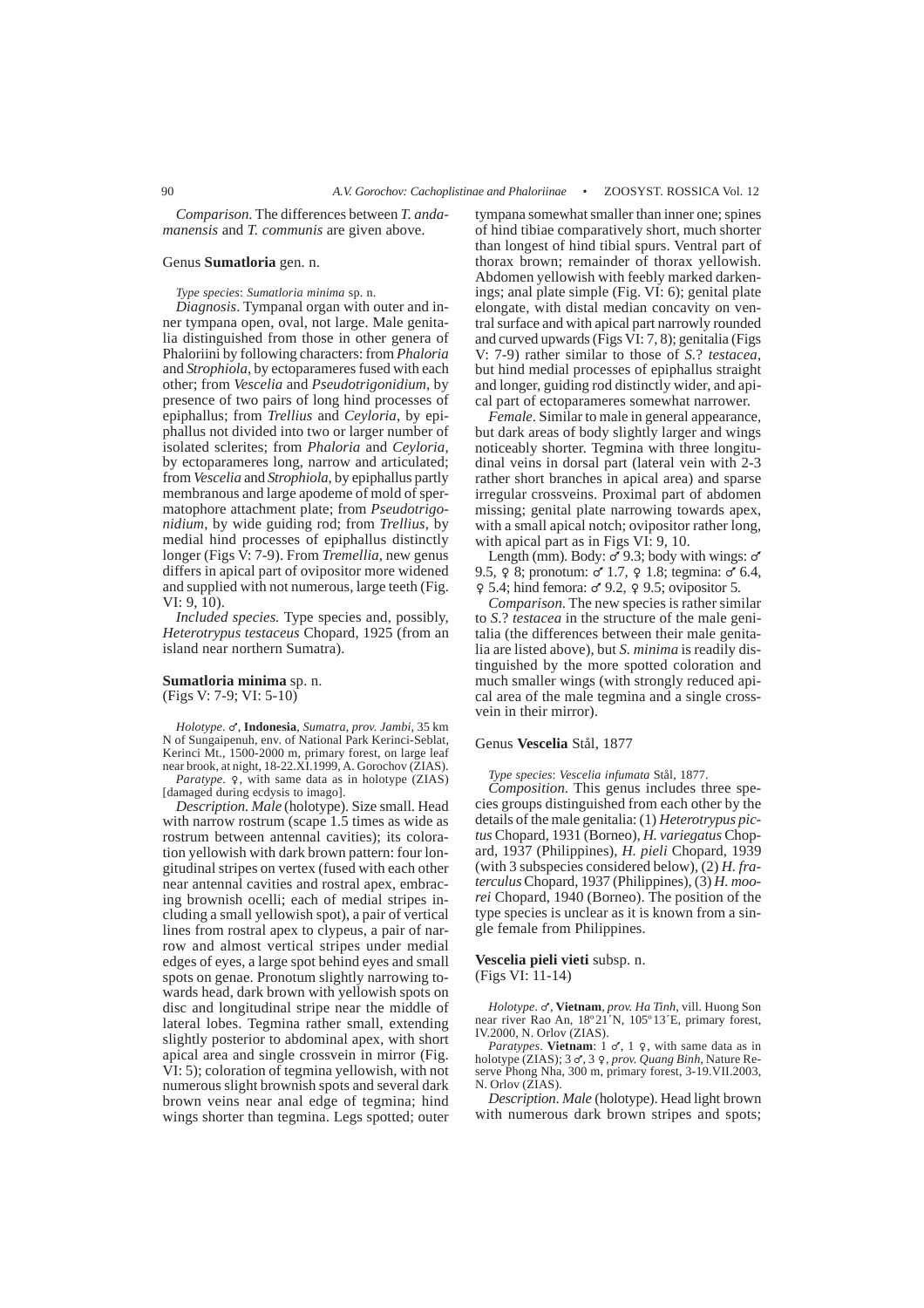

**Figs VI (1-17).** *Trellius* Gor., *Sumatloria* gen. n., and *Vescelia* Stål. **1-4**, *T. abbreviatus* sp. n. (holotype); **5-10**, *S. minima* sp. n.; **11-14**, *V. pieli vieti* subsp. n. (holotype); **15**, **16**, *V. pieli ryukyuensis* (Oshiro); **17**, *V. pieli pieli* (Chop.) (from Chopard, 1939: Fig. 1). Dorsal part of male tegmen (1, 5); male anal (2, 6) and genital (3, 4, 7, 8) plates from above  $(2, 6)$ , from below  $(3, 7)$ , and from side  $(4, 8)$ ; apex of ovipositor from below  $(9)$  and from side  $(10)$ ; male genitalia from above (11) and from below (12); ectoparamere without basal part, from side (13, 15); apex of left hind epiphallic process from above (14, 16, 17).